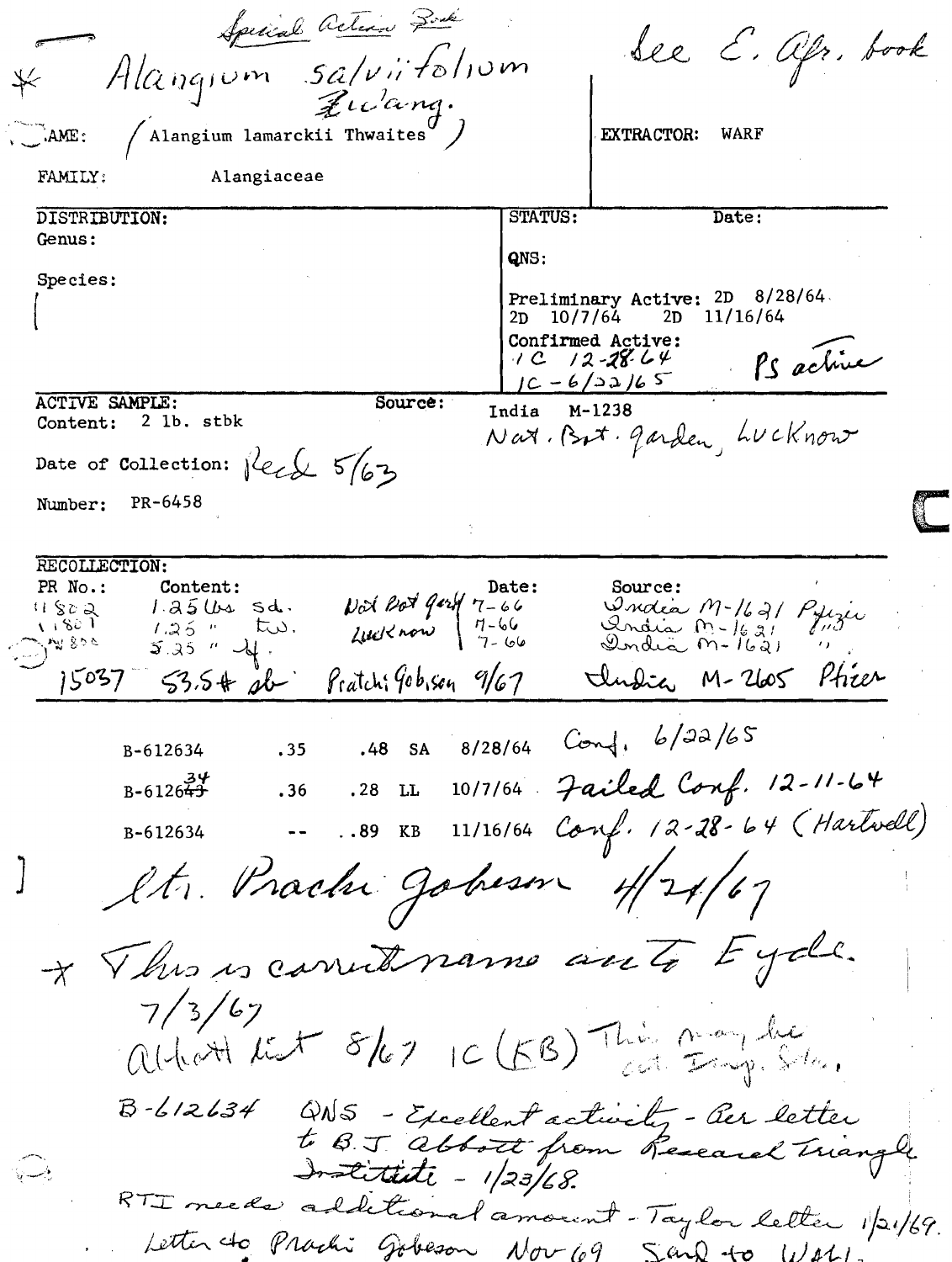PLAN1  $\text{res}$ .  $\mathbb{R}$ . E. Perdue, Jr.

DATE: 6/8/70

 $5511$ We wish Triangle Institute

FROM: New Crops Research Branch<br>Crops Research Division<br>Agricultural Research Service<br>U.S. Department of Agriculture<br>Beltsville, Maryland 20705

| Accession | Species                                                                                                                                                                                                                                  | Family                                                                                                                                                                                                             | Source         | Plant Parts & Amount | $ $ Coll. No. | Distrib.         |
|-----------|------------------------------------------------------------------------------------------------------------------------------------------------------------------------------------------------------------------------------------------|--------------------------------------------------------------------------------------------------------------------------------------------------------------------------------------------------------------------|----------------|----------------------|---------------|------------------|
| No.       |                                                                                                                                                                                                                                          |                                                                                                                                                                                                                    |                |                      |               | Coll. Date       |
| FR-19959  | Alangium salviifolium Wangerin                                                                                                                                                                                                           | Alangiaceae                                                                                                                                                                                                        | Kenya          | $6.75$ lbs. $wr$     | P-10212       | <b>WALL</b>      |
|           | $(RE: PR-6453, B-612334)$                                                                                                                                                                                                                |                                                                                                                                                                                                                    |                |                      |               | $1/70$ GOO $-$   |
| FR-19960  | Alangium salviifolium Wangerin                                                                                                                                                                                                           | Alangiaceae                                                                                                                                                                                                        | Kenya          | 3.75 lbs. rb         | P-10212       | WALL             |
|           | $(RE: PR-6458, B-612634)$<br>Alangium salviifolium Wangerin                                                                                                                                                                              |                                                                                                                                                                                                                    |                |                      |               | 1/70.999         |
| PR-19961  | $(RE: PR-6458, B-612634)$                                                                                                                                                                                                                | Alangiaceae                                                                                                                                                                                                        | Kenya          | 56.00 lbs. sb        | P-10212       | WALL             |
|           | Alangium salviifolium Wangerin                                                                                                                                                                                                           |                                                                                                                                                                                                                    |                |                      |               | $1/70$ GF2       |
| PR-19962  | $(R2: PR-6458, B-612634)$                                                                                                                                                                                                                | Alangiaceae                                                                                                                                                                                                        | Kenya          | 14.00 lbs. WS        | P-10212       | WALL             |
|           | Alangium salviifolium Wangerin                                                                                                                                                                                                           |                                                                                                                                                                                                                    | Kenya          | 1.50 lbs. tw         | P-10212       | 1/70.222<br>WALL |
| FR-19963  | (RE: PR-6458, B-612634)                                                                                                                                                                                                                  | $\Lambda$ langiaceae                                                                                                                                                                                               |                |                      |               | $1/70$ Ti        |
| FR-19964  | Alangium salviifolium Wangerin                                                                                                                                                                                                           | Alangiaceae                                                                                                                                                                                                        | Kenya.         | 5.00 lbs. lf         | P-10212       | WALL.            |
|           | $(RE: PR_6458, B-612634)$                                                                                                                                                                                                                |                                                                                                                                                                                                                    |                |                      |               | $1/70$ MR        |
|           | $\mathcal{L}_{\rm{max}}$ and the contract of the contract of the contract of the contract of the contract of the contract of the contract of the contract of the contract of the contract of the contract of the contract of the contrac | in a sh                                                                                                                                                                                                            |                |                      |               |                  |
|           |                                                                                                                                                                                                                                          | $\{1,2,3,5\}$                                                                                                                                                                                                      |                |                      |               |                  |
|           |                                                                                                                                                                                                                                          |                                                                                                                                                                                                                    |                |                      |               |                  |
|           |                                                                                                                                                                                                                                          |                                                                                                                                                                                                                    |                |                      |               |                  |
|           | <u>tera e la presencia del </u>                                                                                                                                                                                                          | NGC 1988 NASA                                                                                                                                                                                                      |                |                      |               |                  |
|           |                                                                                                                                                                                                                                          |                                                                                                                                                                                                                    |                |                      |               |                  |
|           |                                                                                                                                                                                                                                          |                                                                                                                                                                                                                    |                |                      |               |                  |
|           | $\label{eq:2} \mathcal{L}_{\mathcal{C}}(x,y) = \frac{1}{2} \mathcal{L}_{\mathcal{C}}(x,y) \mathcal{L}_{\mathcal{C}}(x,y) \mathcal{L}_{\mathcal{C}}(x,y)$                                                                                 | 지역 아직의 지역 사람이                                                                                                                                                                                                      | $\sim 10^{-7}$ |                      |               |                  |
|           |                                                                                                                                                                                                                                          |                                                                                                                                                                                                                    |                |                      |               |                  |
|           | <b>Contract Contract Contract</b>                                                                                                                                                                                                        | $\label{eq:2} \mathcal{L}^{\mathcal{A}}\left(\mathcal{A}^{\mathcal{A}}\right) = \mathcal{L}^{\mathcal{A}}\left(\mathcal{A}^{\mathcal{A}}\right) = \mathcal{L}^{\mathcal{A}}\left(\mathcal{A}^{\mathcal{A}}\right)$ |                | Fig.                 |               |                  |
|           |                                                                                                                                                                                                                                          |                                                                                                                                                                                                                    |                | En algebrate in      |               |                  |
|           |                                                                                                                                                                                                                                          |                                                                                                                                                                                                                    |                |                      |               |                  |
|           |                                                                                                                                                                                                                                          |                                                                                                                                                                                                                    |                |                      |               |                  |
|           |                                                                                                                                                                                                                                          |                                                                                                                                                                                                                    |                |                      |               |                  |
|           |                                                                                                                                                                                                                                          |                                                                                                                                                                                                                    |                |                      |               |                  |
|           |                                                                                                                                                                                                                                          |                                                                                                                                                                                                                    |                |                      |               |                  |
|           |                                                                                                                                                                                                                                          |                                                                                                                                                                                                                    |                |                      |               |                  |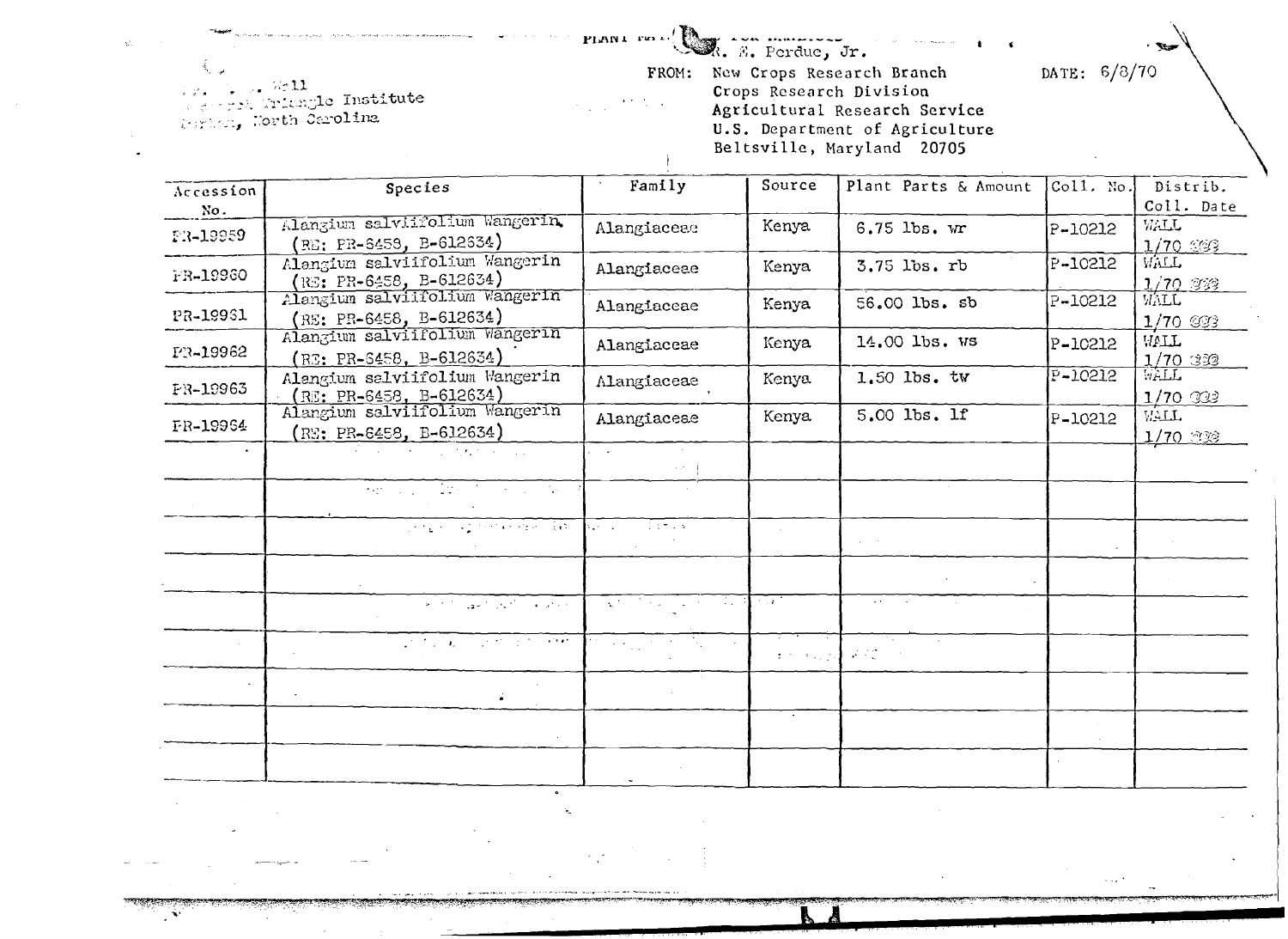$\tau$ PLANT NATIONAL FOR ANALYSIS  $\mathbb{C}$  $\frac{1}{\sqrt{2}}$   $6/0$ New Crops Research Banch r. M. E. Wall<br>reserveh Triengle Institute<br>mhow, North Carolina FROM: vice: U.S. Department of Agriculture

Beltsville, Maryland 20705 a sa Si

 $C^{22}$ 

| cession<br>No.                                | Species                                                           | Family                | Source    | Plant Parts & Amount            | $\begin{bmatrix} \texttt{Coll.}\ \texttt{Nol.} \end{bmatrix}$ | Distrib.<br>Coll. Date                  |
|-----------------------------------------------|-------------------------------------------------------------------|-----------------------|-----------|---------------------------------|---------------------------------------------------------------|-----------------------------------------|
| <b>KE</b> 448.J                               | Alangium selviifolium Wangerin.<br>$(RE: PR-6453, B-612634)$      | Alangiaceae           | Kenya     | 6.75 lbs. wr                    | P-10212                                                       | WALL<br>1/70 986                        |
| <u>unizi</u><br>Kr.4490<br>مانز بود.<br>منابع | Alangium salviifolium Wangerin<br>(RE: PR-6458, E-612634)         | Alangiaceae           | Kenya     | $3.75$ lbs. $r$ b               | P-10212                                                       | 1.317<br>$1/70$ @ $99$                  |
| RXYY I F                                      | Alangium salviitolium Wangerin<br>$(RE; PR=6458, B=612634)$       | Alangiaceae           | Kenya     | $56.00$ $1$ bs. $sb$            | P-10212                                                       | WALL.<br>$1/70$ $@39$                   |
| 7769<br>LIYY92<br>19962                       | Alangium salviifolium Wangerin<br>$(RB: PR-6458, B-612634)$       | Alangiaceae           | Kenya     | $14.00$ lbs. $W5$               | P-10212                                                       | <b>WALL</b>                             |
| f4yy93<br>19965                               | Alangium selviifolium Wangerin<br><u>(RE: PR-S458, B-</u> 612634) | Alangiaceae           | Kenya     | 1.50 lbs. tw                    | $F - 10212$                                                   | $\frac{1/70}{\sqrt{111}}$<br>$1/70$ 252 |
| U U U U U                                     | Alangium salviitolium Wangerin<br>(RE: PR-6458, B-612634)         | Alangiacese           | Kenya     | $5.00$ lbs. lf.                 | P-10212                                                       | W.LL<br>1/70 202                        |
|                                               |                                                                   |                       |           |                                 |                                                               |                                         |
| PR19959                                       | 9KB of Crude alkalord                                             | $1.7810 - 2$          |           | 8 testing hearof been completed |                                                               |                                         |
| PR 19960                                      |                                                                   | $2.4 \times 10^{-11}$ |           |                                 |                                                               |                                         |
| IR 1996                                       |                                                                   | $2.6 \times 10^{-5}$  |           |                                 |                                                               |                                         |
| PR 19982                                      | $\Delta$ , then $\mathcal{E}_\mathcal{P}$ , i.e., where           | $1.6 \times 10^{-2}$  |           |                                 |                                                               |                                         |
| 9819883                                       |                                                                   | $1.5810 - 2$          | Protestad | 강의회 위소가                         |                                                               |                                         |
| PR19964                                       |                                                                   | $-2$<br>1 X10         |           |                                 |                                                               |                                         |
|                                               |                                                                   |                       |           |                                 |                                                               |                                         |
|                                               | PR19960 and 19961 seen to be feart- this is a high privile        |                       |           |                                 |                                                               | <u>les Cart</u>                         |
|                                               | and a large recollection will be needed                           |                       |           |                                 |                                                               |                                         |